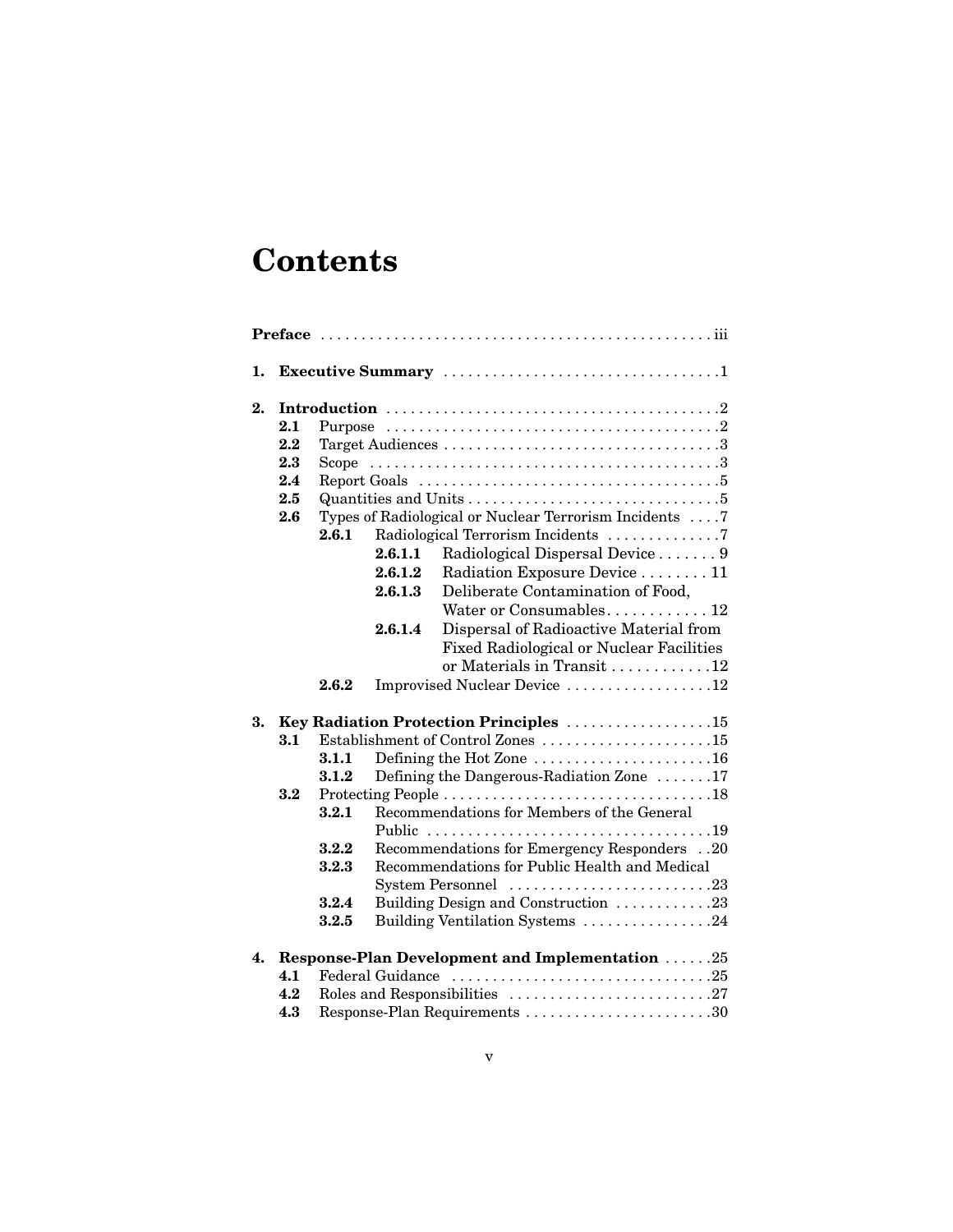vi / CONTENTS

|    |     | 4.3.1<br>Hazard Evaluations  32                                 |
|----|-----|-----------------------------------------------------------------|
|    |     | Decontamination of Members of the General<br>4.3.2              |
|    |     |                                                                 |
|    |     | Control of Doses to Emergency Responders  34<br>4.3.3           |
|    |     | 4.3.4                                                           |
|    | 4.4 | Providing Information to Members of the General Public 36       |
|    |     | 4.4.1<br>Preincident Public Information Program  37             |
|    |     | 4.4.2<br>Preparing for Post-Incident Messages  38               |
|    | 4.5 |                                                                 |
|    | 4.6 |                                                                 |
| 5. |     | Radiological Terrorism Incident  43                             |
|    | 5.1 | Radiological Terrorism Incident Response Plan 43                |
|    | 5.2 | Radiological Terrorism Incident Hazard Zones  45                |
|    | 5.3 | Protective Actions for Emergency Responders and Members         |
|    |     | of the General Public  46                                       |
|    |     | Sheltering versus Evacuation in the Emergency<br>5.3.1          |
|    |     |                                                                 |
|    |     | Postemergency-Phase Protection of Members of the<br>$\bf 5.3.2$ |
|    |     | General Public  46                                              |
|    |     | Improvised Respiratory Protection  47<br>5.3.3                  |
|    |     | Management of Concerned Citizens  47<br>$\boldsymbol{5.3.4}$    |
|    |     | Protection of Emergency Responders  48<br>5.3.5                 |
|    | 5.4 | Triage for Inhaled Radionuclides  49                            |
|    | 5.5 |                                                                 |
| 6. |     |                                                                 |
|    | 6.1 |                                                                 |
|    | 6.2 |                                                                 |
|    | 6.3 | Public Information Program to Improve Response to a             |
|    |     |                                                                 |
|    |     | Preincident Public Information Program  61<br>6.3.1             |
|    |     | Preparing for Post-Incident Messages  62<br>$\bf{6.3.2}$        |
|    | 6.4 | Protective-Action Recommendations Specific to a Nuclear         |
|    |     |                                                                 |
|    | 6.5 | Planning for the Protection of Emergency Responders             |
|    |     |                                                                 |
|    | 6.6 | Nuclear Terrorism Incident Recommendations for                  |
|    |     | $\ldots 68$<br>Emergency Responders                             |
|    | 6.7 | Considerations for Downwind Populations at Long                 |
|    |     |                                                                 |
| 7. |     | Preparing the Public-Health and Medical System                  |
|    |     |                                                                 |
|    | 7.1 | Public-Health and Medical Preparedness Overview  73             |
|    |     |                                                                 |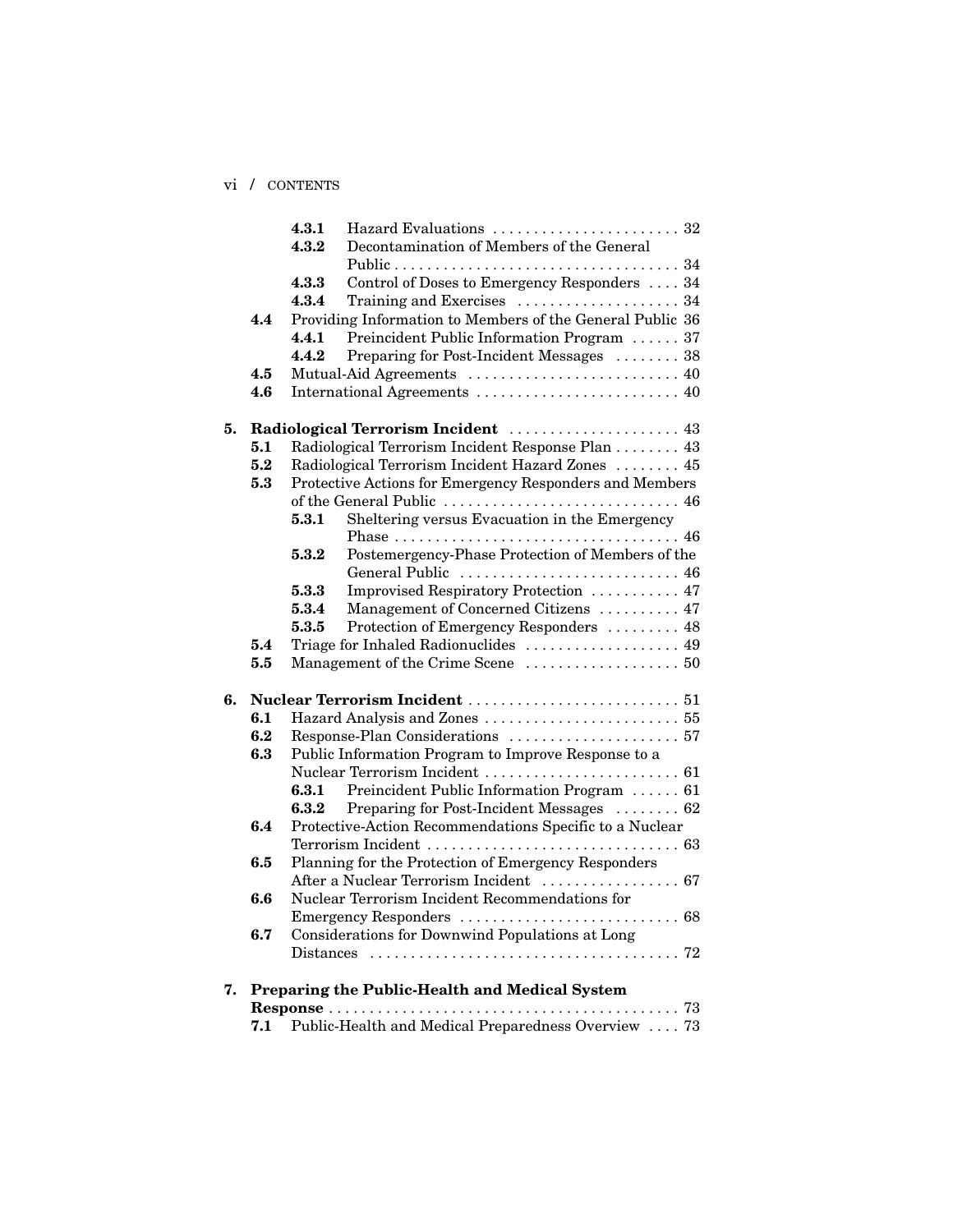CONTENTS / vii

| 7.2        |           |                                            |                                                                   |  |  |  |  |
|------------|-----------|--------------------------------------------|-------------------------------------------------------------------|--|--|--|--|
| 7.3        |           | Reception Centers Other Than Hospitals 82  |                                                                   |  |  |  |  |
| 7.4        |           |                                            |                                                                   |  |  |  |  |
| 7.5        |           |                                            |                                                                   |  |  |  |  |
|            |           | 7.5.1                                      | Medical Treatment of Victims 90                                   |  |  |  |  |
|            |           | $\bf 7.5.2$                                | Radiological Assessment of Patients 92                            |  |  |  |  |
|            |           | 7.5.3                                      | Management of Individuals at Community                            |  |  |  |  |
|            |           |                                            | Reception Centers 93                                              |  |  |  |  |
|            |           | 7.5.4                                      | Management of Individuals at Alternative Medical                  |  |  |  |  |
|            |           |                                            | Treatment Sites 94                                                |  |  |  |  |
|            |           | 7.5.5                                      | Diagnosis of Early Health Effects and Assessment of               |  |  |  |  |
|            |           |                                            | Internal Contamination 94                                         |  |  |  |  |
|            |           | $\bf 7.5.6$                                | Hospital Management of Radiation Casualties 95                    |  |  |  |  |
|            |           | 7.5.7                                      | Use of Countermeasures 95                                         |  |  |  |  |
|            |           | 7.5.8                                      | Medical Follow-Up of Individuals Exposed to                       |  |  |  |  |
|            |           |                                            | Ionizing Radiation 96                                             |  |  |  |  |
| 7.6        |           |                                            |                                                                   |  |  |  |  |
| 7.7        |           |                                            | Bioassays for Internal Contamination and                          |  |  |  |  |
|            |           | 7.7.1                                      | Bioassays for Internal Contamination 102                          |  |  |  |  |
|            |           | 7.7.2                                      |                                                                   |  |  |  |  |
| 7.8        |           |                                            |                                                                   |  |  |  |  |
| 7.9        |           |                                            | Handling Contaminated Waste 110                                   |  |  |  |  |
|            | 7.10      | Handling Contaminated Deceased Persons 112 |                                                                   |  |  |  |  |
|            | 7.11      |                                            | Recruitment and Credentialing of Supplementary                    |  |  |  |  |
|            |           |                                            |                                                                   |  |  |  |  |
|            |           |                                            |                                                                   |  |  |  |  |
|            |           |                                            | Appendix A. Employer and Emergency Responder                      |  |  |  |  |
|            |           |                                            |                                                                   |  |  |  |  |
|            |           |                                            |                                                                   |  |  |  |  |
|            |           |                                            | Appendix B. Public Information Statements 124                     |  |  |  |  |
| <b>B.1</b> |           |                                            | In the Event of a Radiological Dispersal Device $\dots \dots 124$ |  |  |  |  |
|            | $\bf B.2$ |                                            | In the Event of an Improvised Nuclear Device 128                  |  |  |  |  |
|            |           |                                            |                                                                   |  |  |  |  |
|            |           |                                            | <b>Appendix C. Key Decisions for Federal Decision Makers</b>      |  |  |  |  |
|            |           |                                            | (as they relate to international conventions and                  |  |  |  |  |
|            |           |                                            |                                                                   |  |  |  |  |
|            |           |                                            |                                                                   |  |  |  |  |
|            |           |                                            |                                                                   |  |  |  |  |
|            |           | C.2.1                                      | Background 135                                                    |  |  |  |  |
|            |           | C.2.2                                      |                                                                   |  |  |  |  |
| C.3        |           |                                            |                                                                   |  |  |  |  |
|            |           | C.3.1                                      | Background 137                                                    |  |  |  |  |
|            |           | C.3.2                                      |                                                                   |  |  |  |  |
| C.4        |           |                                            | Radioactive-Waste Management 138                                  |  |  |  |  |